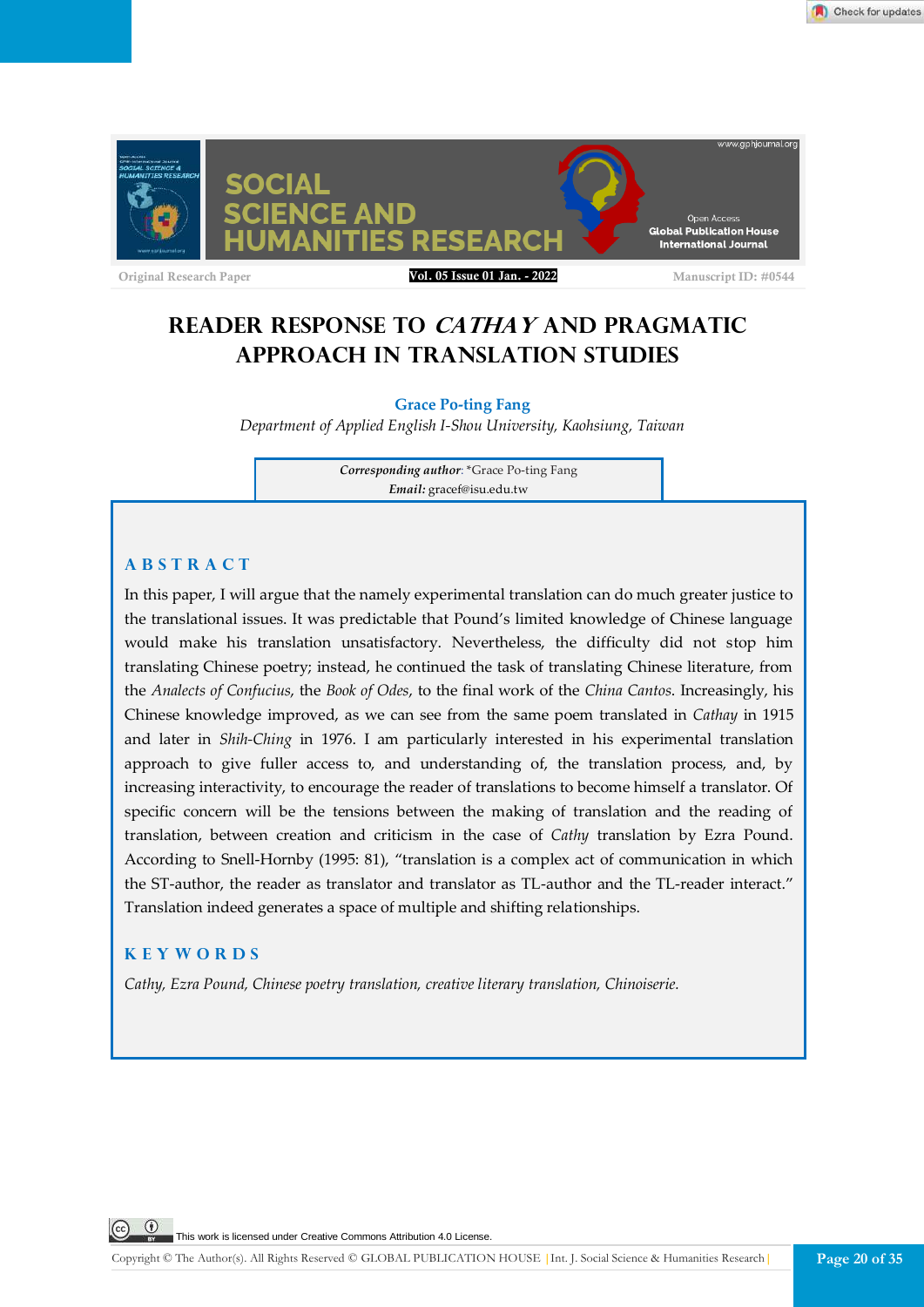Chinese poetry is the lens through which we can look at translational issues, with the objective of developing strategies, and new resources, equal to the challenge of covering such vast cultural distances. The case study of Pound's *Cathay* provides the foundation for a general, descriptive translation theory and reveals an intimate relation between the success or failure of poetic translation and the translator's strategies as a poet. The Chinese poet Yang Lian points out that

> I call Pound's translations of classical Chinese poetry 'majestic misunderstandings'. These misunderstandings refreshed twentieth-century English poetry on the one hand, and on the other took such a completely new angle on Chinese that some Chinese poets are still bragging about it to this day. But don't forget that it was the brilliance of the 'Chineseness' in ancient Chinese poetry which made those 'majestic misunderstandings' possible. THE MISUNDERSTANDING WAS WORTH IT [emphasis original] (Yang 1999: 187).

Translation is indeed a complex cultural interaction in which source and target cultures influence and change, depending on the awareness of the other. It is a dialogic exchange between cultures. In fact, a translated text is embedded within its own complicated network of both source and target culture (Venuti, 2012). In other words, the intercultural turn between source language and target language is more accessible in the real world with greater cultural awareness (Bassnett, 2007). When we move on from an obsession with grasping the original spirit and from the endless discussion of binary oppositions, we can see clearly that translation is a creative process. Great poets such as Pound can produce great poetry, even when they have little knowledge of the language of the original. Of course, I am not suggesting that translation which does not consult the original language should be encouraged, nor am I suggesting that the translator can feel more relaxed while tackling poetic translation because the nature of poetic writing requires more creativity. What I am suggesting is that a translation does not take place in a static void, and that there are all kinds of textual and extra-textual constraints and liberations acting upon the translator. Snell-Hornby asserts that "the text cannot be considered as a static specimen of language (an idea still dominant in practical translation classes)" (Snell-Hornby 1995: 2). Susan Bassnett also claims that "translations are never produced in a vacuum, and that they are also never received in a vacuum." (1998: 3) Language as culture is never static and a translator does not translate in a vacuum; he or she is the product of a particular culture, of a particular moment in time. Andre Léfèvere (1992) proposes that translation from ST is a way of "rewriting"; however, "re-creating" is suggested here to give way of a new type of translation. This is in accordance with Reiss' (2014) assertion of describing "a poet-translator is creative when dealing with the work of a poet in a foreign language, and his 'own new purpose' is equally a work of art."Moreover, Ha (2001) suggests that translation not only renders some languages or words into another language but also is a kind of creative product. Giovanna (2011) also points out that text has always experimented with new ways of writing or rewriting; making the textual invention with a new reading experience. As a matter of fact, Ezra Pound's *Cathay*, in his significant time and place in evoking literary history, introduces a powerfully expressive, imaginary China into English. In the case of *Cathy* translation, we can see that the TT constructs the ST, or even "invent" the ST (Niranjana 1992:81). In evaluating the success of a translation, clearly the impact that it has on the target culture is a factor worthy of consideration. Moreover, the translation context in which the text is stereotyped, produced, sold, marketed and read also plays a crucial role in the whole process. "These constraints involved in the transfer of text have become the primary focus of work in translation studies, and in order to study those processes, translation studies has changed its course and has become both broader and deeper" (Bassnett 1998: 123-24).

In the following discussions, we will take a closer look at some of the basic concepts of reader response, placing particular emphasis on the creation of a translation poetics and its relation to both target and source literatures. Western perception of what Chinese poetry should be is reflected in the unique images and syntax the translator invents to present the exotic elements. When two cultures confront each other, instead of trying to identify the similarities, the translators underline the differences but these differences are the inventions of the target culture. However, the freshness the translation brings can also enrich the target language, and open up new directions in thought and expression. Venuti comments on inter-cultural power relationships and asserts that "translating that builds minor cultures simultaneously creates identities for them, however much hybridised, reinforcing their social presence and challenging the majority that defines their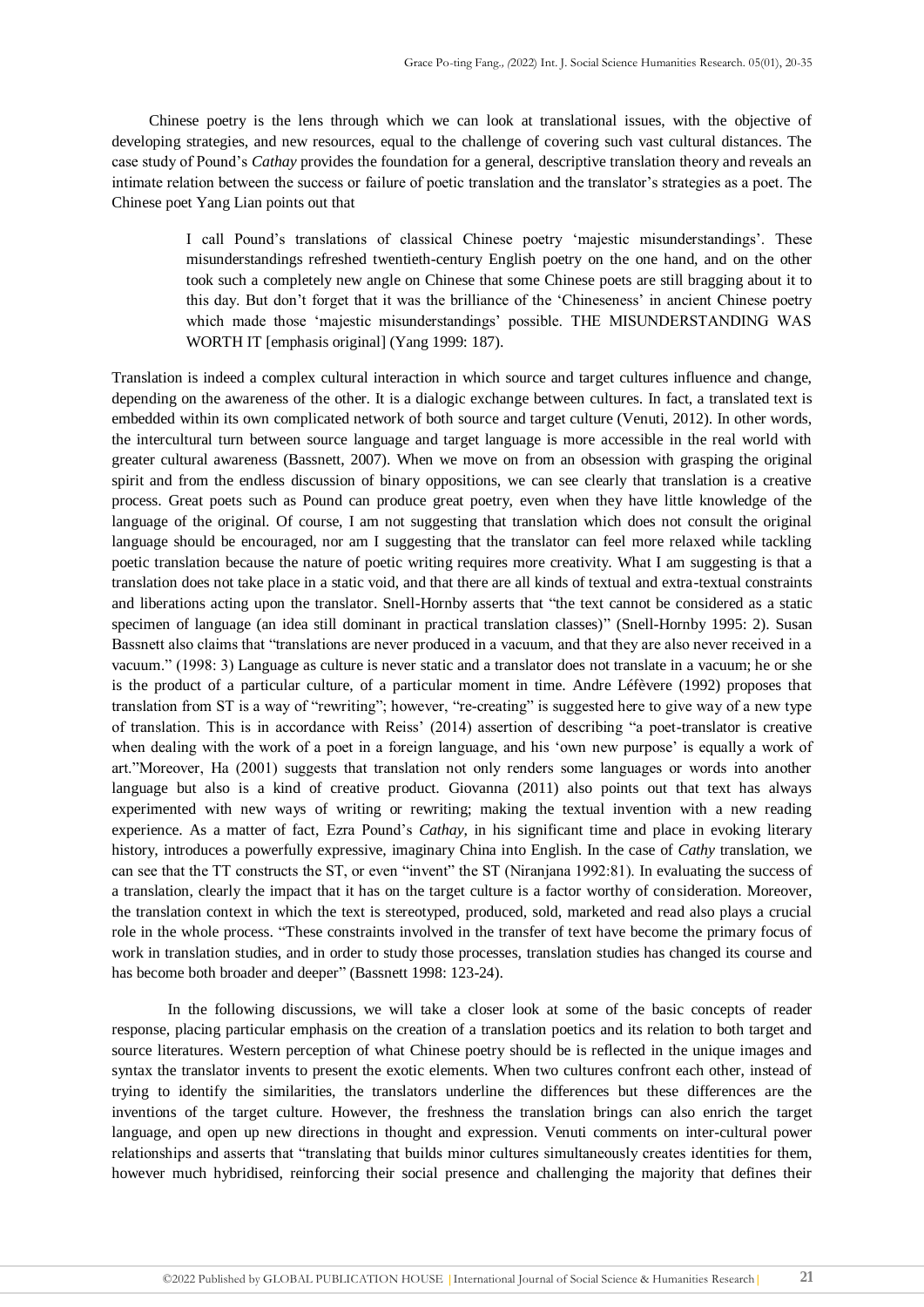marginal position" (Venuti 1998: 138). This hybridity will inevitably undermine the hierarchical relationship in literature and will enrich the target literature and culture. Furthermore, Louis Kelly (1979: 1) points out that "Western Europe owes its civilisation to translators." Each time a new translation is brought into the target culture, literary refreshment follows as a by-product. Literary history of itself seems to generate interaction and thus linguistic and formal hybridity.

Translating Chinese poetry is in reality considered to be intellectual interpretative speculation, inevitably inspiring creativity. Henri Michaux's opinion about the Chinese ideogram echoes this literary trend:

> The sign in Chinese, today, which is no longer in any way mimetic, has the grace of its impatience. It has drawn from nature its flight, its diversity, its inimitable way of knowing how to bend, rebound, redress itself. Like nature the Chinese language does not draw any conclusion of its own, but let's itself be read. Its meagre syntax leaves room for guesswork, for creativity, leaves space for poetry. Out of the multiple issues the idea. Characters open onto several directions at once (Michaux 1984: 23).

As the Chinese ideogram produced such an impact on the Western translator, some translation problems may require sharper definition from a consideration of Pound's *Cathay*. T. S. Eliot comments that "people of to-day who like Chinese poetry are really no more liking Chinese poetry than the people who like Willow pottery and Chinesische-Turms in Munich and Kew like Chinese Art" (Pound 1968: 15). Although Pound is not the first to translate Chinese poetry into English, he is the one who made a significant difference to the way in which Chinese poetry was perceived. While the Western image of the Orient was still duck and willow pattern, strawhats, or fine china covered with Chinese characters, Pound started to give value to Chinese poetry and to intensify Western attention to Oriental art. The notion of "Chinoiserie" is expressed in the uninhibited way he imposes his style on the text. As to this aspect, Steiner asserts that

> The penetration of *Cathay* across remoteness and linguistic intermediacy is part of a more general phenomenon of hermeneutic trust. The China of Pound's poems, of Waley's, is one we have come fully to expect and believe in. It matches; it confirms powerful pictorial and tonal anticipations. Chinoiserie in European art, furniture and letters, in European philosophical---political allegory from Leibniz to Kafka and Brecht, is a product of cumulative impressions stylised and selected. Erroneously or not, by virtue of initial chance or of method, the Western eye fixed on certain constants--- or what are taken to be constants--- of Chinese landscape, attitude, and emotional register. Each translation in turn appears to corroborate what is fundamentally a Western 'invention of China' (Steiner 1992: 378).

All cultures generate stereotypes of other cultures. "Chinoiserie", in the beginning, is expressed in painting, furniture and decoration. Images, such as the pagoda, the paper-umbrella, the Chinese-styled dress, the strawhat and chopsticks, etc., become exotic elements for the source of fantasy. A noticeably strong "familiarity and resemblance" exist "between various European translations from the Chinese". In this sense, "Chinoiserie" is not invented from Chinese poetry itself but from other implied sources which form the Chinese image in Western mind. Xie (2014: 3) points out that "the immediately detectable exoticism in names of persons and places and in a certain kind of landscape imagery" has be elaborated. Steiner explains that Pound can "imitate and persuade with utmost economy not because he or his reader knows so much but because both concur in knowing so little" (Steiner 1992: 378). But the ignorance of Chinese language and poetics ironically becomes the warrant for readers to paint their own imaginative colors into Chinese poems. "Chinoiserie" is a product coproduced by Pound and his readers. Kenner (1971) reacts positively to Pound's version and suggests that it is similar in effect to the original. Lu and Xu (1990) also admire *Cathay*'s spirit and style, assuming that is "the first product of the new school of free verse translators". Pound is described as an "improviser", showing the high value of his free translation:

> One's final conclusion about *Cathay* is that when Pound began his career as a translator of Chinese, he was a brilliant improviser in an unfamiliar field, an improviser who concealed a great deal of ignorance with an almost equal amount of bluff (Lee 1966: 277).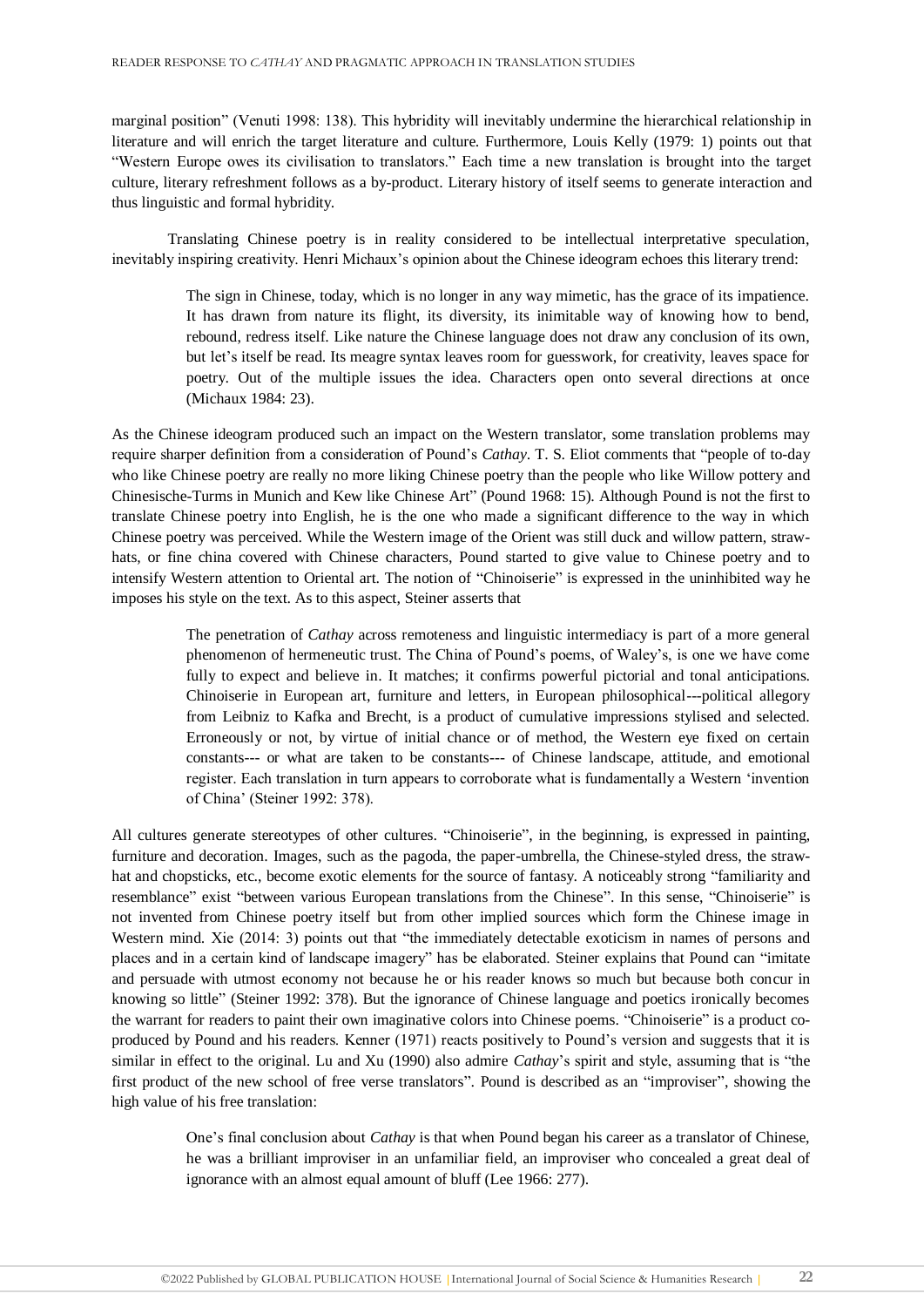Criticisms are made both on the positive and negative sides. Pound's poetic achievement is weighed against his ignorance of the source language. Lowell, however, argues that "although they are excellent poems, they are not translations of the Chinese poets" (Ayscough 1945:44). *Cathay* encourages the translator of Chinese to abandon rhyme and fixed stress counts, and implies that translation can be undertaken without knowledge of the source language. Teele is aware of the negative impact on literary translation, warning that "And yet, not only have translators like Ezra Pound, Amy Lowell, and Witter Bynner published translations of Chinese poetry without knowing Chinese, but they have done so moreover without his essential knowledge of Chinese literature and the various qualities of different forms of Chinese poetry" (Teele 1949: 6). To translate a literary piece without knowing the original language is accepted by some scholars, and mistakes or misinterpretations are tolerated. A passage quoted from Jacob Isaac's *The Background of Modern Poetry* might help us to understand this type of literary tendency:

> Literary history has neglected this process of misinterpretation and misunderstanding. We need to investigate, not the dreary chains of influence where we can show that one writer copied another in literal detail, but the more fascinating chains which link one poet to another he has never read but only read about or heard about, whose ideas vaguely apprehended or even misapprehended serve as catalytic agents for his own development (Isaac 1951: 15).

Instead of being condemned, misinterpretation and misunderstanding play an important role in literary developments. This thought encourages some translators who do not know Chinese to translate Chinese texts. "Notoriously the most readable translations from the Chinese have been made by European writers with practically no knowledge of Chinese" (Porteus 1950: 207). Hence, rather than the criteria of cultural, intertextual, semantic and poetic adequacy, we need to apply other criteria, involving the translator's personal writing style, the translational purpose, reader response and the effect of ideogrammic method.

In his Chinese translation, Pound begins by breaking down the characters into their component parts, and by recombining the parts in new patterns, he ends up with his own "Chinese" poem. Thus, the meaning is engendered not from Chinese but from the bridging work of the missing links, whether based on Fenollosa's defective notes or on the invisible connection between characters. He claims that the way he renders Chinese is through 'divine accident'. Yip explains that "even when he is given only the barest details, he is able to get into the central consciousness of the original author by what we may perhaps call a kind of clairvoyance" (Yip 1969: 88). As to the "clairvoyance" of the translation process, Hugh Kenner thinks that

> A translation, by extension, is a rendering of a modus of thought or feeling in its context after it has already been crystallised, by a Cavalcanti or a Rihaku. The same clairvoyant absorption of another world is presupposed; the English poet must absorb the ambience of the text into his blood before he can render it with authority; and when he has done that, what he writes is a poem of his own following the contours of the poem before him. He does not translate words. The words have led him into the thing he expresses: desolate seafaring, or the cult of the plum-blossoms, or the structure of sensibility that attended the Tuscan anatomy of love (Pound 1953: 11).

In this sense, since the translator does not translate the words, he may deviate from the poem, as Pound does, and makes the words blur or slide into his own language. The source in front of him is an inspiration to utter in his own voice. So, instead of searching for linguistic correspondences between two cultures, he looks for a 'voice' from the original, a poetic tone which corresponds to his own mind. The destination of his TT is certainly not the ST, because the ST does not appear in this case. The Sino-Japanese notes are a type of reproduction of the ST; Pound's Chinese poetry, therefore, is the reflection of a reflection. He is more interested in how to make best use of these poetic notes, based on his imagination, his understanding and his feeling about the Oriental poems. The spirit of the TT is uttered in his voice. Take, for instance, the last two lines in Li Po's "Leave-Taking near Shoku":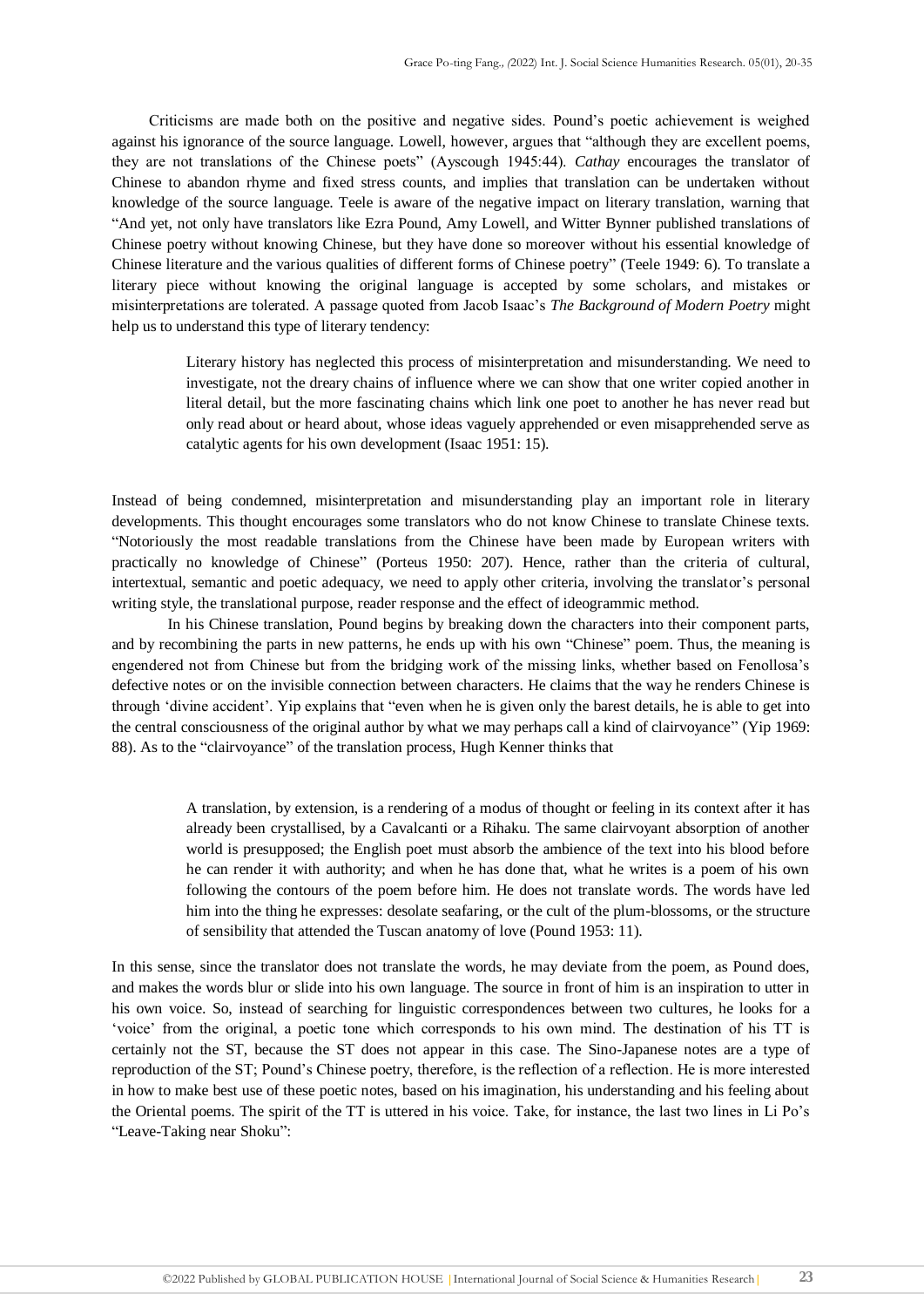Pound's version:

*Men*'s fates are already set,

There is no need of asking diviners (Pound 1975: 74).

Christy's version: *Your* destiny has been settled!

*You* will not need to consult Kwang Ping, the soothsayer (Hsieh 1938: 417).

Obata's version: Go *my friend*! *Our* destiny's decided....

*You* need not bother to ask Chuan-ping, the fortune teller (Hsieh 1938: 418).

Though in the source text there is no clear connective between the lines, the meaning is conveyed implicitly. Li Po believes in fatalism so that there is no need to ask any fortune-teller. The thought does not specifically refer to himself or his friend but is a general comment about life. Therefore, Pound's decision to leave out the particular pronouns and to keep the neutral tone is indeed in accord with the original poetic intention. Christy introduces the pronoun "you" twice with an exclamation mark at the end of the first line, producing a ridiculous effect. It sounds like a sermon foretelling his friend's future. Obata's version gives a melancholy colouring, by its use of a sentimental tone. Among them, Pound alone grasps the original spirit. *Cathay* is full of similar examples. Pound does not make any concessions to the reader by supplying information notes. He rather hopes the reader can experience the poem from the poem itself, from the tone, the images, and the exotic atmosphere he offers to him. In other words, what he wants to convey through his translations is his impression of the impression made by the original on the reader. According to Porteus,

> Each translation can do no more than open a lens on certain selected facets of the original. Bearing in mind that in translating a poem the most valuable end product is another poem, that shall soar and sing by its own right, all other data have their place. Pound produces living poems, and not stuffed museum specimens that are true to everything else except life (Porteus 1950: 207).

The evolution of a "living poem" is obviously based on the orientation of the target culture. The translation can never cover all the characteristics of the original, i.e. the particular combinations of sound and sense or of feeling and expression. Languages after all never completely correspond to each other, and the translator cannot express the author alone, without expressing himself. The translation can "soar and sing", living without the source, because the translator has introduced some new elements that transfuse self to otherness and allow the version to stand "on its own feet". And these new elements are governed by the illusion that the TT is not a translation, but an *original*, reflecting the foreign author's intention or personality or the essential meaning of the foreign text. Hence, "though these poems are translations, they are also poems by Pound in which he uses Li Po and others as speakers, as personae. In this way, these poems are both translations and original compositions. The mask that the translator takes on is a perfect fit" (Dasenbrock 1985: 100).

Rather than identifying Pound's *Cathay* as a product of domestication or of foreignisation, I would argue that it is the product of Pound's poetics. Before turning to the Chinese, he had been searching for imagist intensity, emotional concentration and allusive intersection, which coincided with what he felt about Chinese poetics and ideograms. Both Venuti and Steiner point out that Pound's Chinese translations are in the service of his own modernist poetics (Steiner 1992: 190-91). His concept and employment of "interpretative translation" or "translation of accompaniment" show that "the ideal of cultural autonomy coincided with a kind of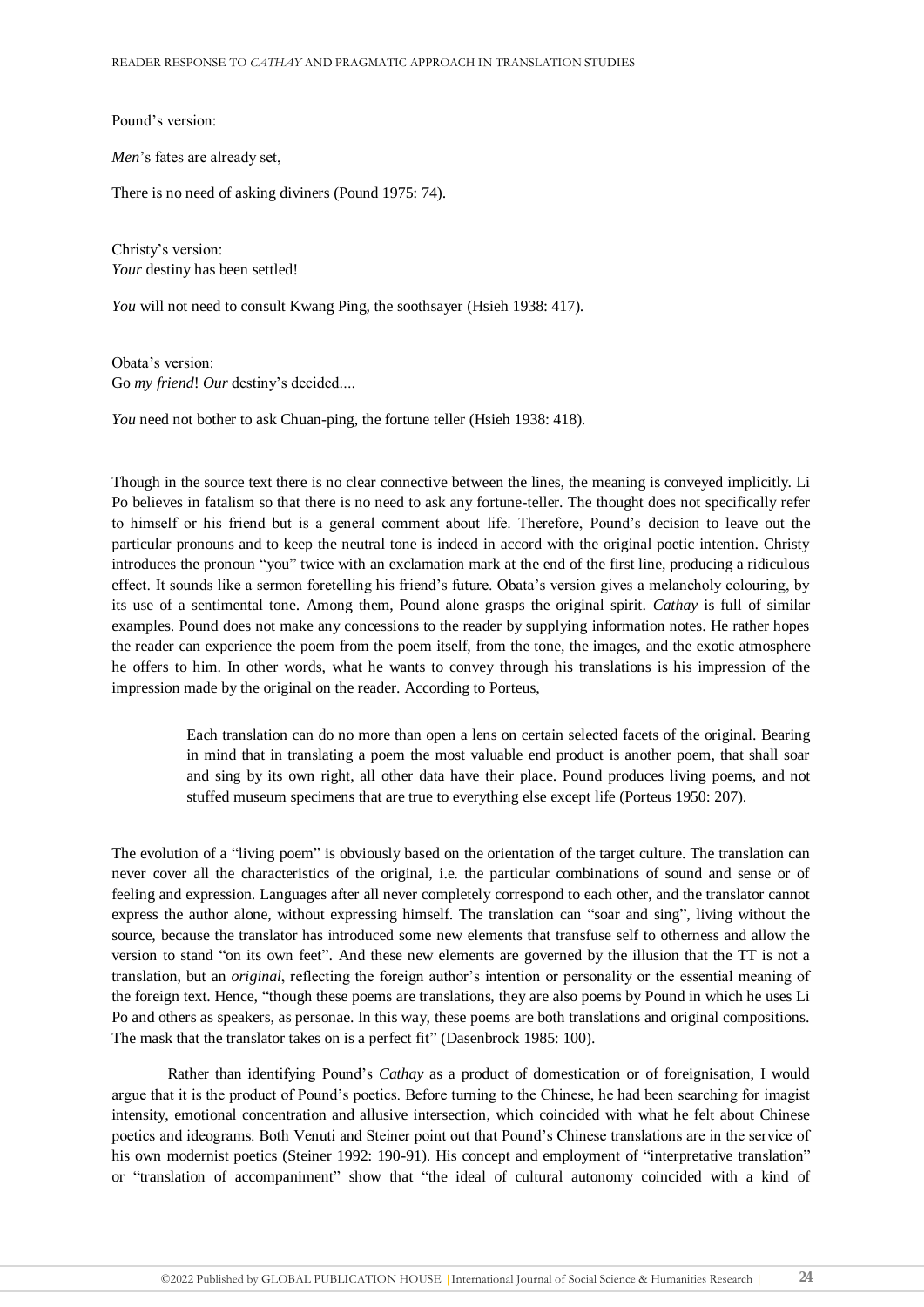translation that made explicit its dependence on domestic values, not merely to make a cultural difference at home, but to signal the difference of the foreign text" (Venuti 1995: 192). In fact, they account for the errors he made in *Cathay* too.

The foregoing discussion has uncovered divergent opinions about *Cathay* as a work of poetic translation, ranging from eulogy to castigation. We will focus on the relationship between Pound's poetics and *Cathay's* language, and will particularly analyse the following aspects:

**1. Precise Language**, **2. Free Verse**, **3. Musical Effect** and **4. Concluding Remark**.

#### **1. Precise Language**

In Pound's "A Retrospect", he mentions several "Don'ts" which influence his own translation strategies. He thinks that "an 'Image' is that which presents an intellectual and emotional complex in an instant of time and is formed in precise language, without a superfluous word, and without descriptive terms" (Pound 1974: 13-14).His literary ideal is in the end fulfilled in *Cathay* through his "ideogrammic method". However, his first formulation of the method, which can be found in *ABC of Reading*, is actually "incorrect" (Dasenbrock 1985: 205):

> But when the China man wanted to make a picture of something more complicated, or of a general idea, how did he go about it? He is to define red. How can he do it in a picture that isn't painted in red paint? He puts (or his ancestor put) together the abbreviated pictures of

ROSE CHERRY

## IRON RUST FLAMINGO

That, you see, is very much the kind of thing a biologist does (in a very much more complicated way) when he gets together a few hundred or thousand slides, and picks out what is necessary for his general statement (Pound 1960: 21-22).

There is no such a thing in Chinese language. The character, meaning red, is "紅" which is composed of a pictograph of "silk" on the left and a sound symbol on the right. There are no such specific characters to describe these four things. They are all composed in the form of compound words. "He found this example in Fenollosa's paper, but Fenollosa meant it as an example of the way Chinese works, not as an explanation of an actual ideogram" (Kenner 1971: 158). Fenollosa's original intention in introducing that "ideogrammic method" is to create a concrete, vivid, richly poetic effect by placing concrete images in juxtaposition. However, one should bear in mind that not all Chinese characters are created by ideograms. In fact, only some characters are complete ideas or pictures, and others are combinations of diagrams and sound symbols. The character for "tree" is *mu*木, the one for "woods" is *lin*林, obviously two "trees", and the one for "forest" is *sen*森, three "trees". When the character *mu*木 is combined with other components, the new formed word will include the meaning of the radical, relating to the form of "tree"; but in other instances, when the character *lin*林 is combined with other components, it loses its semantic role and assumes a phonetic role. However, the idea that Chinese characters are all concrete pictures or that Chinese people must see the form of an object and realise it in the character is obviously erroneous. The creation of the character is a mental process. As the medium of communication becomes increasingly abstract, the character tends to be formed in an abstract way as well. That is to say, the phonetic function becomes stronger than the ideogrammic function. In the example mentioned above, the sound *lin* has no connection with 'two trees' at all. The relationship between sound and symbol is arbitrary. The conclusions about Chinese characters, drawn by enthusiasts, such as Pound, Fenollosa, Amy Lowell and Florence Ayscough, are in fact only half true. The preface to *Fir-flower Tablets*, written by Ayscough may help us to gain an insight into this type of view: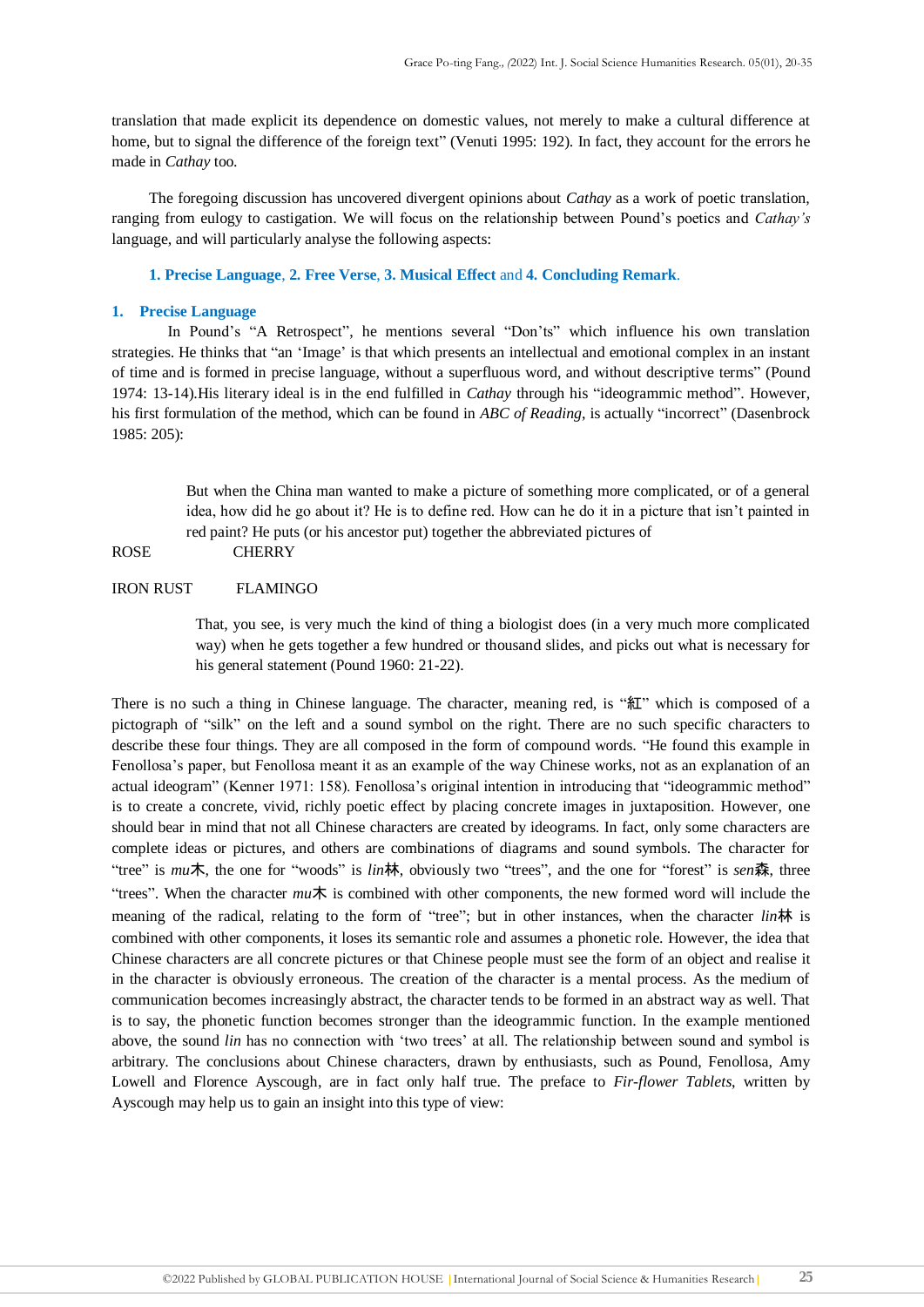It cannot be too firmly insisted upon that the Chinese character itself plays a considerable part in Chinese poetic composition [...] that Chinese is an ideographic or picture language. Merely to pronounce a word must be in such a case, to see it and realise, half unconsciously perhaps, its various parts. Since Chinese characters are complete ideas, it is convenient to be able to express the various degrees of these ideas by special characters which shall have those exact meanings; it is therefore clear that to grasp a poet's full intention in a poem there must be knowledge of the analysis of characters (Ayscough 1926: preface).

Having "a knowledge of the analysis of characters" might sometimes lead the translator to see too much, as Pound does in *Cathay*. Abundant imagination and headlong enthusiasm lead him to the temptation of overliteralism. Apparently, many of Pound's misinterpretations arise from a misapplication of Fenollosa's method. His literalism not only relates to the ideogrammic method but also to the way he splits up a compound word into two characters or combines two separate characters as a semantic unit. In "Separation on the River Kiang", for example, the second line: *Yanhua sanyue xia yangzhou* "In the foggy flower-scented March, he will go down to Yangchou", becomes "The smoke-flowers are blurred over the river". *Yanhua* 煙花 should be perceived as two characters, two images, "fog and flower". Translating them too literally as "smoke-flowers" in an English compound word may establish associations contrary to those of the original "misty fragrant March season". This of course is the product of his poetics, of building an "image" with an "economy of words". Thus, by criterion of semantics, it is a misunderstanding; but from the standpoint of a poetics applied to translation, it seems to be justifiable.

## **2. Free Verse**

As to the form, Pound uses free verse all the way through regardless of the original poetic form. He insists that free verse grows naturally from the necessity of rhythm and content. In "A Retrospect", he says that "I think one should write verse libre only when one 'must', that is to say, only when the 'thing' builds up a rhythm more beautiful than that of set metres, or more real, more a part of the emotion of the 'thing', more germane, intimate, interpretative than the measure of regular accentual verse; a rhythm which discontents one with set iambic or set anapaestic" (Pound 1974: 12). When considering the original form of Chinese poetry, we cannot deny its untranslatablilty. The complexity of Chinese poetics cannot be transplanted to any form of English poetry. One of the English devices which corresponds with Chinese form is rhyme. Nevertheless, the maintenance of rhyme almost always entails some sacrifice of meaning. It might be profitable to compare an original with the translations by Pound and by Giles:

The original poem does not have a title, and is collected in the volume *Nineteen Ancient Poems*. The word for word rendering is given after each line:

青青河畔草 (green green river bank grass)

鬱鬱園中柳 (luxuriant luxuriant garden middle willow)

盈盈樓上女 (full full upstairs--- girl)

皎皎當窗墉 (bright bright facing window---)

娥娥紅粉妝 (fair fair red powder make-up)

纖纖出素手 (slender slender stretch white arm)

昔為倡家女 (before was singing-house-girl)

今為浪子婦 (now is playboy 's wife)

浪子行不歸 (playboy go-away not return)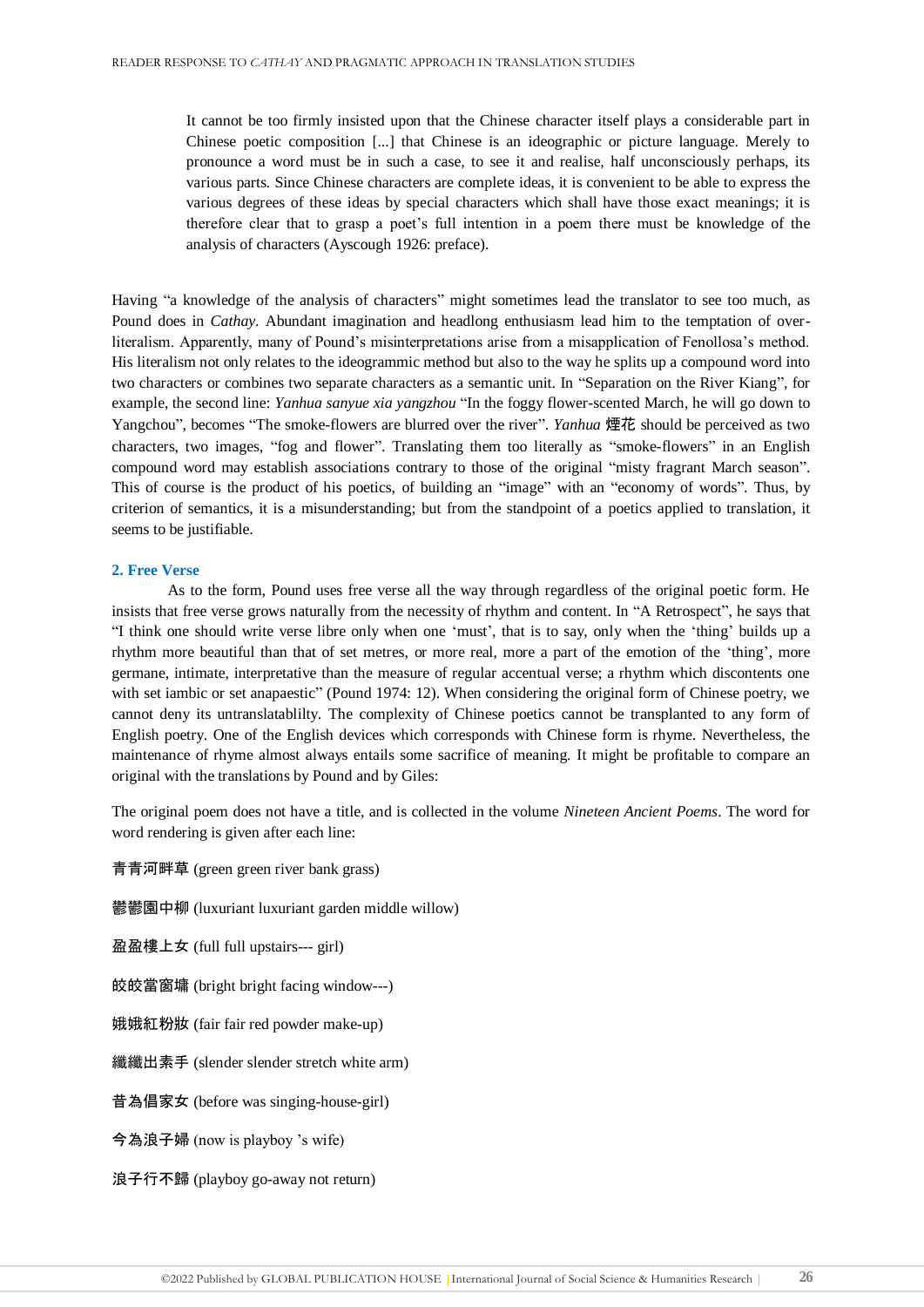## 空床難獨守 (empty bed hard alone keep)

Pound's version: 'The Beautiful Toilet':

Blue, blue is the grass about the river And the willows have overfilled the close garden.

And within, the mistress, in the midmost of her youth,

White, white of face, hesitates, passing the door.

Slender, she puts forth a slender hand;

And she was a courtesan in the old days, And she has married a sot,

Who now goes drunkenly out

And leaves her too much alone.

Giles version:

Green grows the grass upon the bank,

The willow-shoots are long and lank;

A lady in a glistening gown

Opens the casement and looks down

The roses on her cheek blush bright,

Her rounded arm is dazzling white;

A singing-girl in the early life,

And now a careless roue's wife.....

Ah, if he does not mind his own,

He'll find some day the bird has flown! (Giles 1967: 99-100).

Pound's version contains some mistakes such as "blue" which should be "green", "mistress" which "overloads" the original "girl", and some additions such as "hesitates", "passing" and "drunkenly". Giles's version is rendered in a perfect rhyme scheme, but compared with the source, we can see words such as "a glistening gown" introduced to rhyme with "looks down", and a metaphoric invention in the last two lines, the reference to a bird's flying away to imply that the girl will leave the husband because "it is hard to keep the empty bed".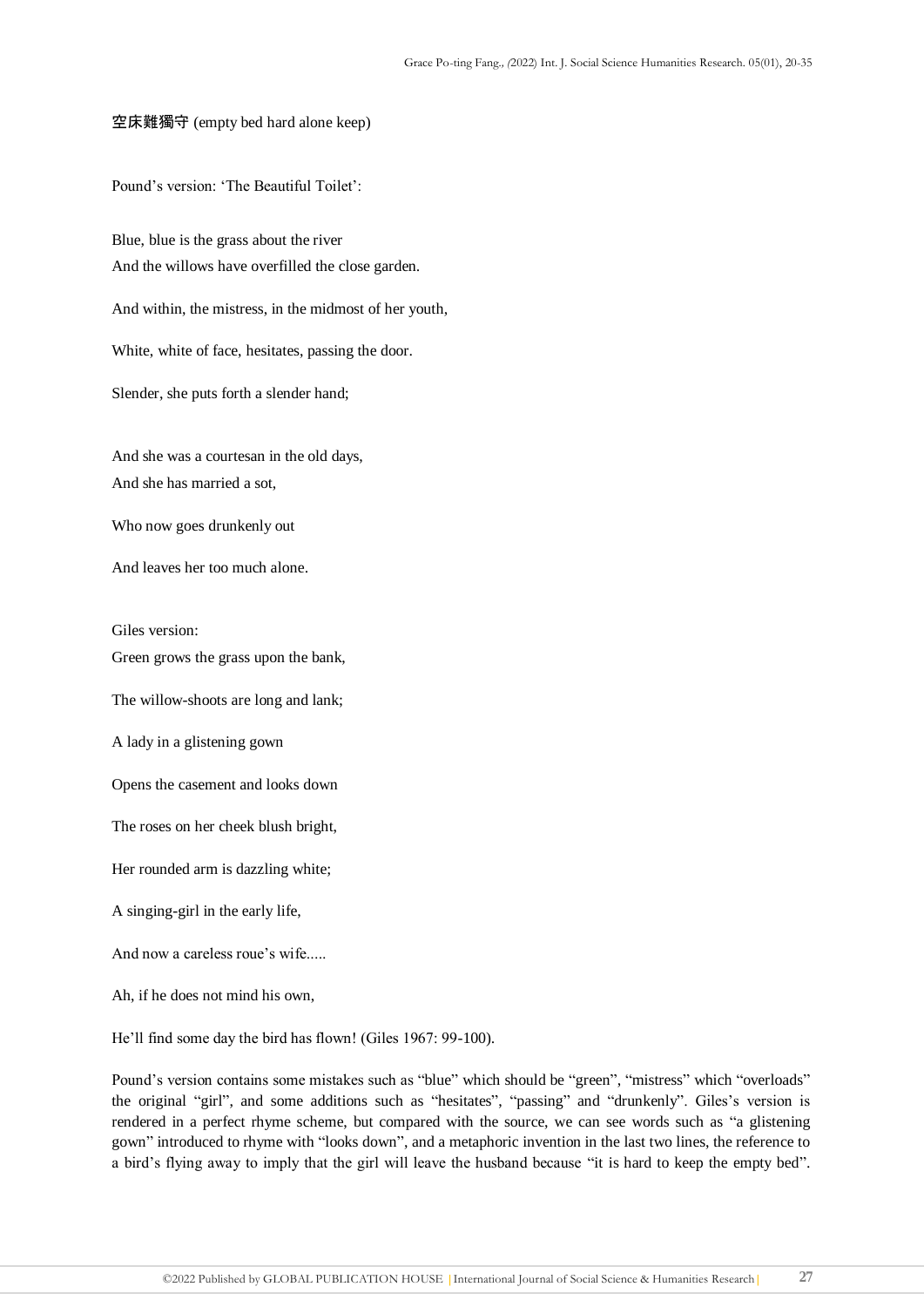This added image is derived from the metaphor of the implication of the source lines. It might explain why some scholars suggest that the translator should abandon rhymes and meters when translating Chinese poetry:

> Classical Chinese poetry was only successfully translated into English when the translators were willing to set aside the rhymes and meters of traditional English verse, as well as Western concepts of what constitutes poetic diction and subject matter, and creates a freer form that would permit the power and expressiveness of the originals to shine through. This act of creation, as is well known, as brought about largely through the efforts of Pound, Waley, and other translators of their ilk in the early decades of the present century, and all of us who work in the field today stand immensely in their debt. As a result of their pioneering efforts, the poetry of premodern China, though perhaps not always fully or correctly understood, has come to be widely admired in the West, and in fact has become a major influence on contemporary poets writing in English (Watson 1984: 14).

### **3. Musical Effect**

Pound takes rhythm more seriously than any other auditory effects and thinks that poetry is in fact "not simpler than the art of music". He believes in an "absolute rhythm" which "in poetry corresponds exactly to the emotion or shade of emotion to be expressed", and advises that "your rhythmic structure should not destroy the shape of your words, or their natural sound, or their meaning" (Pound 1974: 6-9). A translator is not only a negotiator seeking compromises for the semantic difference between the SL and the TL, he is also a creator, conveying the auditory pleasure of the original poem. We have to take into account that classical Chinese poetry was written, in the first place, to be sung or chanted, not read from the printed page. There is little visual contact with the word in the Chinese poem. To translate Chinese poetry ideogrammically is to overrate the significance of the visual form. Chinese calligraphy is as independent as Chinese painting or Chinese poetry. Western spectators admire the grace or strength of brush-strokes, made in black ink, but in poetry the allusive meaning, poetic connotation and musical effect are far more important than the calligraphic form and etymological origin of the Chinese character. In addition, in Chinese the unit of rhythm is not the foot, or sequence of stressed and unstressed syllables, but the syllable itself. One syllable goes with one stress, and the rhythmic structure is not built on effects of alternation but on the patterns of balance between binary tones. "A common characteristic of Chinese and Gaelic poets is their predilection for seven-syllabled and five-syllabled quatrain forms, with an interlaced pattern of sound that makes for 'Unity in Variety'" (Turner 1976: 12). In *Cathay*, generally speaking, Pound uses iambic/ anapaestic metre with assonance, alliteration and repetition to compensate for the loss of the original music. The following quotation chosen from the opening lines of "Exile's Letter" serves as a good example:

To So-Rakuyo, ancient friend, Chancellor of Gen. Now I remember that you built me a special tavern

By the south side of the bridge at Ten-shin.

With yellow gold and white jewels, we paid for songs and laughter

And we were drunk for month on month, forgetting the kings and princes.

Intelligent men came drifting in from the sea and from the west border,

And with them, and with you especially

There was nothing at cross purpose,

And they made nothing of sea-crossing or of mountain-crossing,

If only they could be of that fellowship,

And we all spoke out our hearts and minds, and without regret.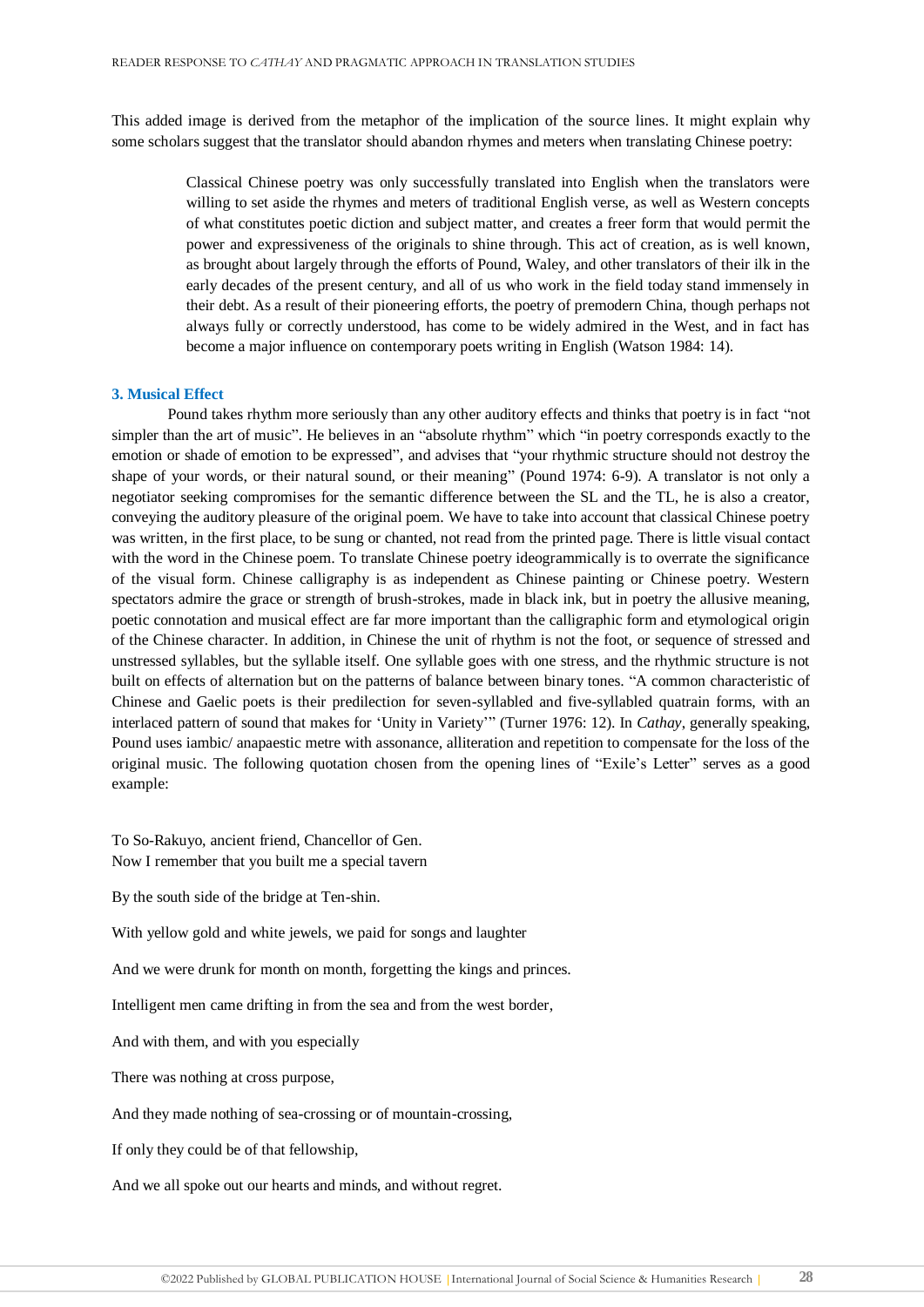These lines are indeed composed "in the sequence of the musical phrase, not in sequence of a metronome" (Pound 1974: 3). The musical effects, which are in accordance with the form of the verse, make the rhythm flow out naturally. This type of "flowing out" musical effect provides the reader more freedom to improvise the TT. Seen from this angle, creative experiments should be encouraged to testify the performing nature of the poetry. To certain extent, Chinese poetry translation is indeed a kind of performance. According to Cheetham (2016: 248), this type of performance "is not normally seen as the replacement of an original text since the original text is plainly still available for those with the skill or inclination to read it." The performing nature of *Cathy* derived from the specific translation situation, should then be seen as a kind of development of the source, and a creative product of the ST. Wechsler (1998: 4), in his book, entitled *Performing Without a Stage: The Art of Literary Translation*, also describes the nature as that "like a musician, a literary translator takes someone else's composition and performs it in his own special way", and in the case of *Cathy*, Pound has composed many beautiful Chinse songs for his audience, his translation readers. Therefore, the marginal creative space should be explored with different presentational modes and narrative devices.

#### **4. Concluding Remark**

In the field of translation, it is universally agreed that the translator's goal is to produce, as nearly as possible, an effect on his reader, similar to that produced on the reader of source language. This goal in fact creates many problems, such as how to produce the same response and effect, how to justify functional and dynamic equivalence, and how to solve cultural untranslatability. Raymond Dawson, in his book, entitled *The Chinese Chameleon: An Analysis of European Conceptions of Chinese Civilisation*, comments as follows:

> The main problem is that in translating Chinese one is trying to translate from a language with different cultural values, experience, and terms of reference [...] the translator from Chinese into English has the three-dimensional job of translating from Chinese into English for a certain readership---normally (except in specialist journals) a readership which must be considered almost entirely ignorant of Chinese culture.... The translator's task, therefore, does not end when he has found a satisfactory English equivalent for the Chinese with which he is confronted. He must visualise a hypothetical general reader and devise means of converting the material into something within this general reader's range of experience without doing too great a violence to the original (Dawson 1967: 121-22).

It was predictable that Pound's limited knowledge of Chinese language and of Chinese culture would make his translation unsatisfactory. Nevertheless, the difficulty did not stop him translating Chinese poetry; instead, he continued the task of translating Chinese literature, from the Analects of Confucius, the Book of Odes, to the final work of the China Cantos. Increasingly, his Chinese knowledge improved, as we can see from the same poem translated in *Cathay* (1915) and later in *Shih-Ching* (1976); the latter version contains many corrections and represents a complete revision of the early version.

The version in *Cathay*, 'Song of the Bowmen of Shu':

Here we are, picking the first fern-shoots

And saying: when shall we get back to our country?

Here we are because we have the Ken-in for our foemen,

We have no comfort because of these Mongols.

We grub the soft fern-shoots,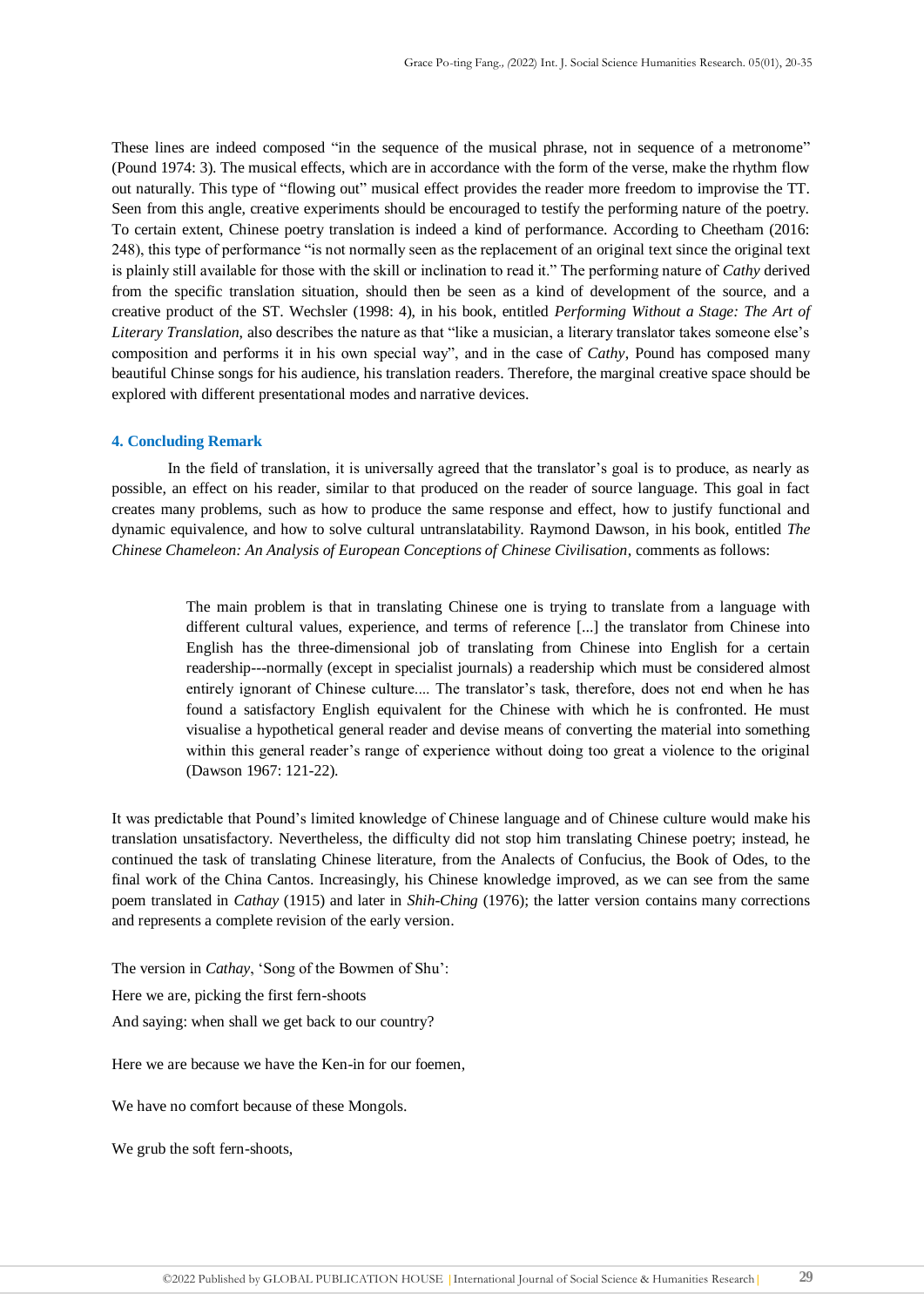When anyone says "Return", the others are full of sorrow. Sorrowful minds, sorrow is strong, we are hungry and thirsty. Our defence is not yet made sure, no one can let his friend return. We grub the old fern-stalks. We say: Will we be let to go back in October? There is no ease in royal affairs, we have no comfort. Our sorrow is bitter, but we would not return to our country. What flower has come into blossom? Whose chariot? The General's. Horses, his horses even, are tired. They were strong. We have no rest, three battles a month. By heaven, his horses are tired. The generals are on them, the soldiers are by them. The horses are well trained, the generals have ivory arrows and quivers ornamented with fish-skin. The enemy is swift, we must be careful. When we set out, the willows were drooping with spring, We come back in the snow, We go slowly, we are hungry and thirsty, Our mind is full of sorrow, who will know of our grief? (Pound 1975: 64) The version in *Shih-Ching*: marked in the number 167: Pick a fern, pick a fern, ferns are high, "Home", I'll say: home, the year's gone by, no house, no roof, these huns on the hoof. Work, work, work, that's how it runs, We are here because of these huns.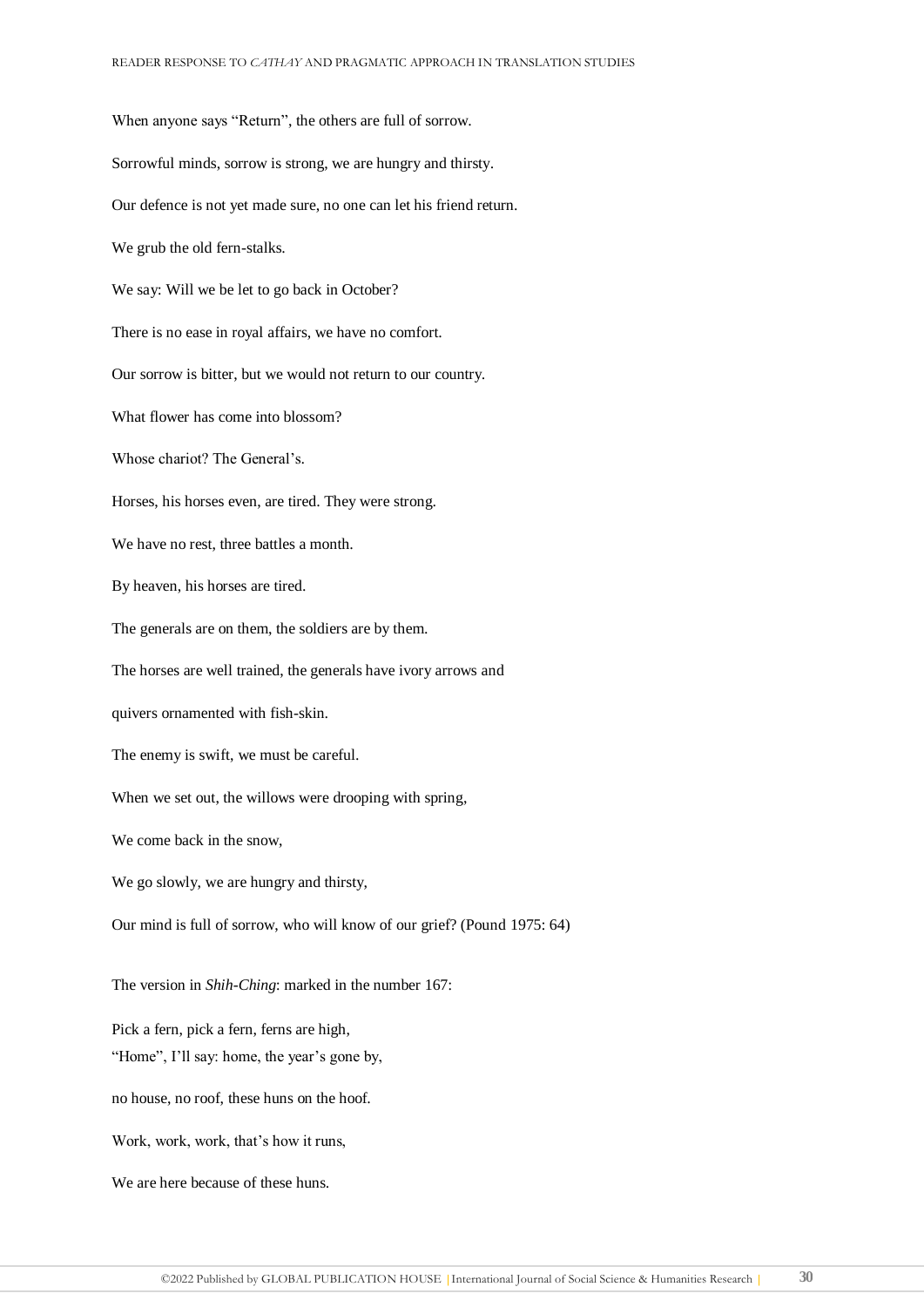Pick a fern, pick a fern, soft as they come, I'll say "Home".

Hungry all of us, thirty here,

no home news for nearly a year.

Pick a fern, pick a fern, if they scratch, I'll say "Home", what's the catch?

I'll say "Go home", now October's come.

King wants us to give it all,

no rest, spring, summer, winter, fall,

Sorrow to us, sorrow to you.

We won't get out of here till we're through.

When it's cherry-time with you, we'll see the captain's car go thru,

four big horses to pull that load,

What do you call three fights a month,

and won'em all?

Four car-horses strong and tall and the boss who can drive'em all as we slog along besides his car, ivory bow-tips and shagreen case to say nothing of that we face sloggin'along in the Hien-yun war.

Willows were green when we set out, it's blowin'an' snowin' as we go

down this road, muddy and slow,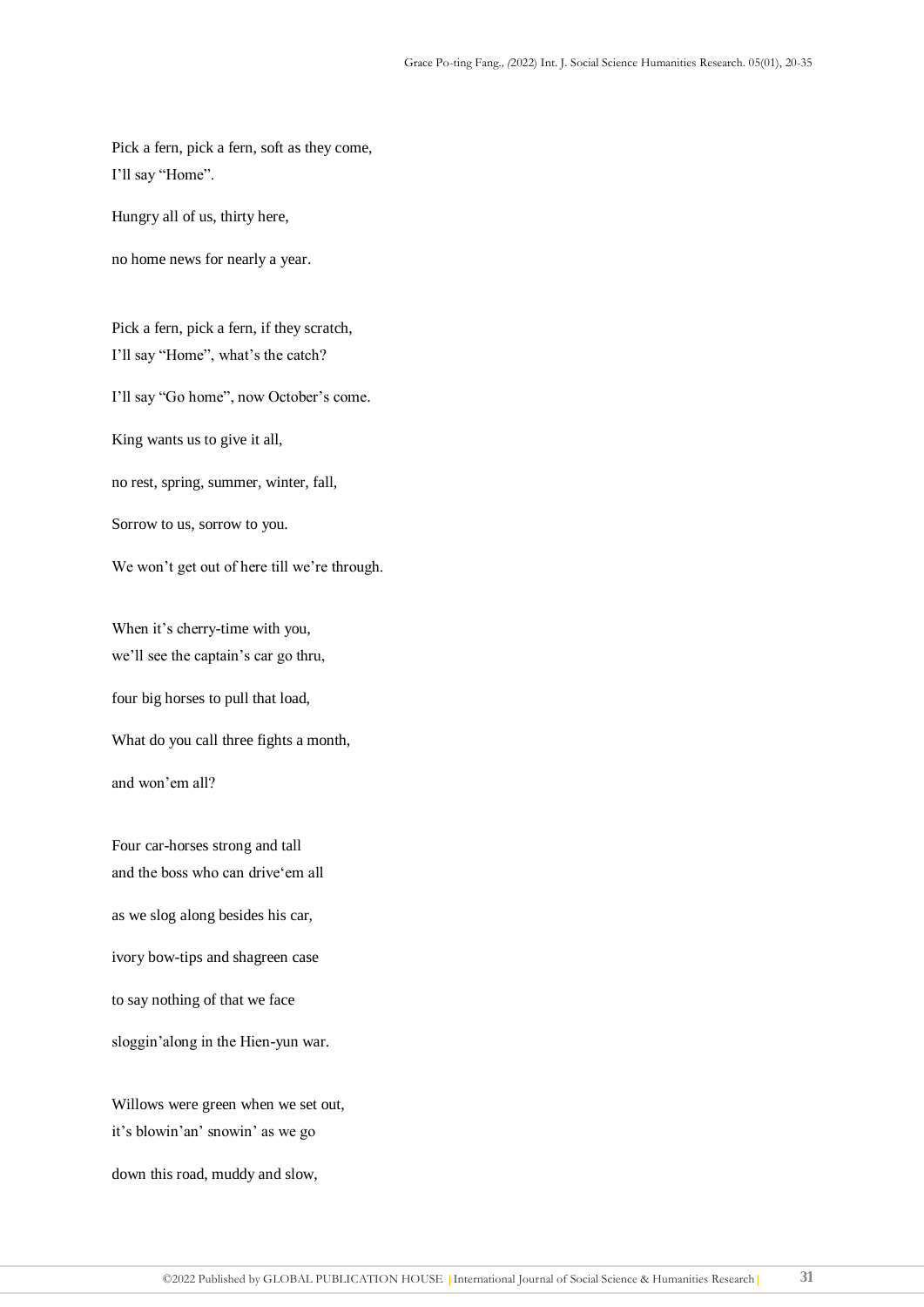hungry and thirsty and blue as doubt

(no one feels half of what we know) (Pound 1976: 86-87).

*Cathay,* his early translation, inevitably contains some mistakes, such as dangling modifiers, titles, proper nouns which are substituted for common nouns, misinterpretation of literary allusions, linguistic omissions and errors, and certain inappropriate prosodic arrangements. As mentioned, constant study and translation of Chinese texts increased his understanding of Chinese culture and literature and refined his inspiration. In 1951, he commented on Chinese language from the point of view of cultural continuity:

> [...] The Chinese language has evolved surely if slowly from age to age, with the progressive creation of new words and new forms of expression to convey new thought. Only, unlike the situation in western lands, this evolution proceeded without a break, continuity of literary tradition closely linking the best products of each epoch. Thus, when the schoolboy of today [1938] seeks his models of expression, he finds those for ethical writing among the philosophers of the fifth to third centuries B.C., history in the great Han works of Szuma Tsien and Ban Gu, poetry in the Tang, essays in the Sung, dramas in the Yuan and novels in the Ming (Pound 1960: 52-53).

One might therefore argue that he had become a different translator. It is not so much that he made fewer mistakes (although this is so) but that his relation with Chinese poetry had significantly changed. *Cathay* might be regarded as the first landmark in his acquaintance with Chinese; as such, it allows interesting insights into the weakness, and strategies of compensation adopted by an 'ignorant' translator or a translation 'by hearsay', and Pound's subsequent relationship with Chinese shows how such 'ignorance' can be both diminished and fruitfully built on.

Pound's strategy in *Cathay* has much to teach us about new ways of approaching translation which positively empower the reader unacquainted with the source language and its culture. His translations generate a vivid interpretation of China and because of their very lack of authority, because of the improvisational space their free forms create, maximise reader response; thus, during the reading process, the reader is able to participate more actively in the making of poetic meaning. This target reader's version, different from person to person, is the mixture of his reading, the translator's re-creation and the author's creation. Theo Hermans (1999: 122) suggests that:

When texts are moulded and manipulated via any number of intermediary versions and stages, it is no longer relevant to speak in terms of 'source' and 'target', let alone that translations could be 'facts of one system only'.

Poetic interpretation becomes a personal response to the source culture set within the "poetic" framework of "Chinoiserie".

Furthermore, "Chinoiserie" as we have tried to suggest is not just related to stereotyping and prejudice or wilful blindness, it is also related to creative fantasy, desire and nostalgia. Pound's *Cathay* shows us how "Chinoiserie" can be used as a familiar context within which the image of the Orient can be elaborated upon, and a creative, idiosyncratic, flexible relationship between ST and TT can be developed. This paper has been devoted to an exploration of the ways in which a reader of a language unknown to him can construct himself as a translator of it, through uninhibited attitudes to form, through redefinitions of the relationship between the ST and the TT and through a healthy disregard for the pressures of translation theory or translation ethics. But any translator turning towards Chinese writing today must bring with him an awareness of the different approaches to translation which have come under scrutiny in recent years, and that awareness will inevitably inform his attitudes to the task in front of him. Finally, I wish to sift through the various perspectives and strategies that Translation Studies has made available to the translator, as a way of demonstrating how experimental translation can more readily do justice to translation's multiplicity.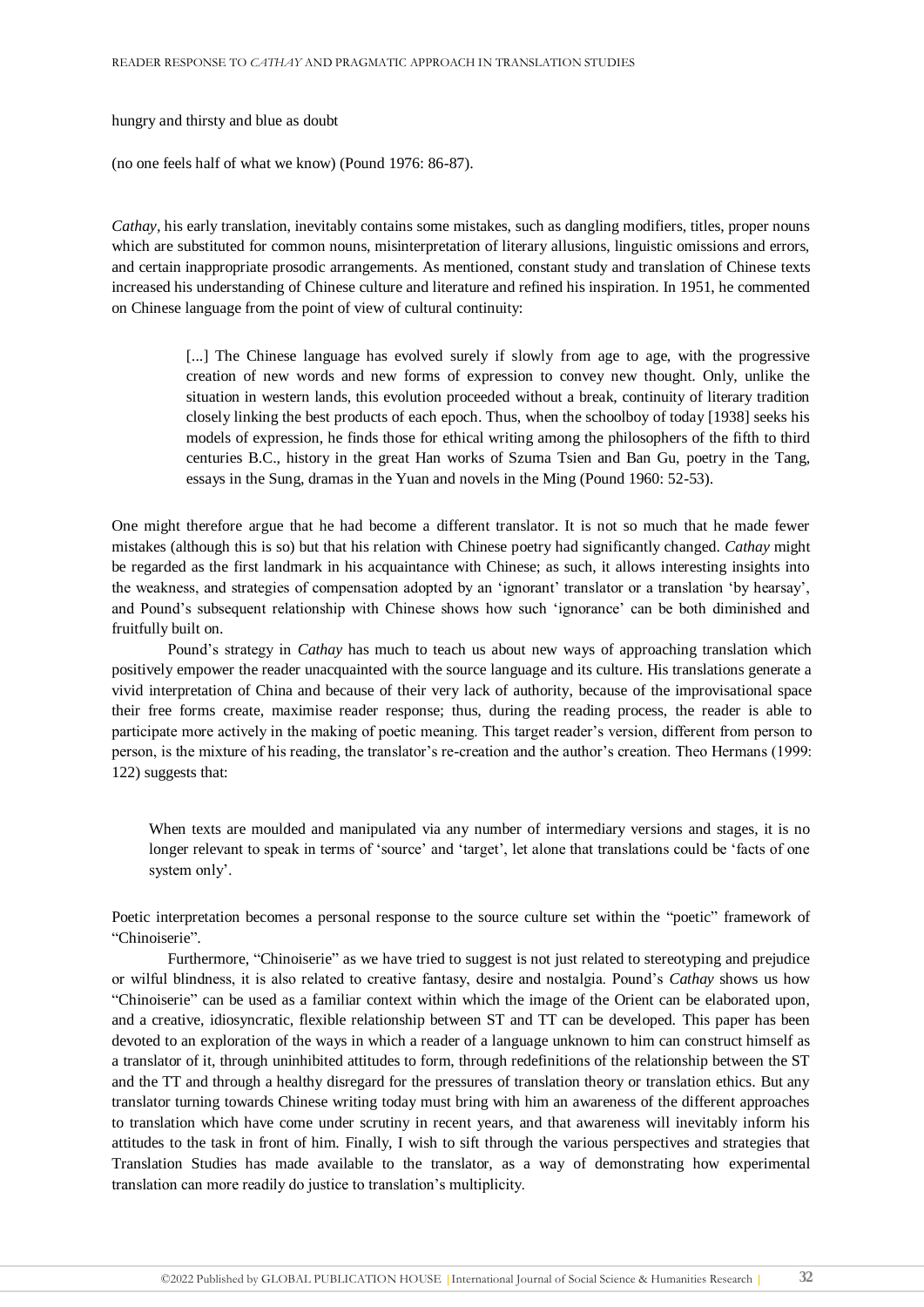### **References**

Ayscough, F. and Amy L.(1926). *Fir-Flower Tablets.* Boston: Houghton. Ayscough, F. and Amy L. (1945). *Correspondence of a Friendship*, ed. with a Preface by Harley.

Farnsworth MacNair. Chicago: Chicago University Press.

- Bassnett, S. (1998). *Constructing Cultures: Essays on Literary Translation*. Clevedon: Multilingual Matters.
- Bassnett, S. (2007). Culture and translation. *A Companion to Translation Studies*, 13-23.
- Cheetham, D. (2016). Literary Translation and Conceptual Metaphors: From Movement to Performance. *Translation Studies*, vol. 9, no.3, 241-255.
- Dasenbrock, R. W.(1985). *The Literature Vorticism of Ezra Pound & Wyndham*
- *Lewis: Towards the Condition of Painting*. Baltimore and London: Johns
- Hopkins University Press.
- Dawson, R.(1967). *The Chinese Chameleon: An Analysis of European Conceptions of Chinese Civilization.*  London: Oxford University Press.
- Giovanna, D. R. (2011). *Electronic poetry: Understanding poetry in the digital*

*environment*. Jyväskylä: University of Jyväskylä.

Giles, H. A.(1967). *A History of Chinese Literature*. New York: Frederick

Ungar Publishing.

Ha, K. L. (2001). Texte, Translation, Readability, Scriptability and Transmitability.

*Newsletter for Research in Chinese Studies, 20.3*, 16-27.

- Hermans, T. (1999). *Translation in Systems: Descriptive and System-oriented Approaches Explained*. Manchester: St. Jerome Publishing.
- Hsieh W.(1938). English Translations of Chinese Poetry.*The Criterion:*

*A LiteraryReview*, 17/68, 403-424.

Isaac, J.(1951). *The Background of Modern Poetry*. New York and Cambridge:

Cambridge University Press.

Kelly, L. G. (1979). *The True Interpreter: Theory and Practice in the West.*

Oxford: Basil Blackwell.

Kenner, H.(1971). *The Pound Era*. Berkeley: University of California Press.

Lee, P. T. and Murray, D.(1966). The Quality of *Cathay*: Ezra Pound's Early

- Translations of Chinese Poems.*Literature East and West*, 264-277.
- Lefevere, A. (1992). *Translation, History, Culture : A Sourcebook*. London and New

York: Routledge.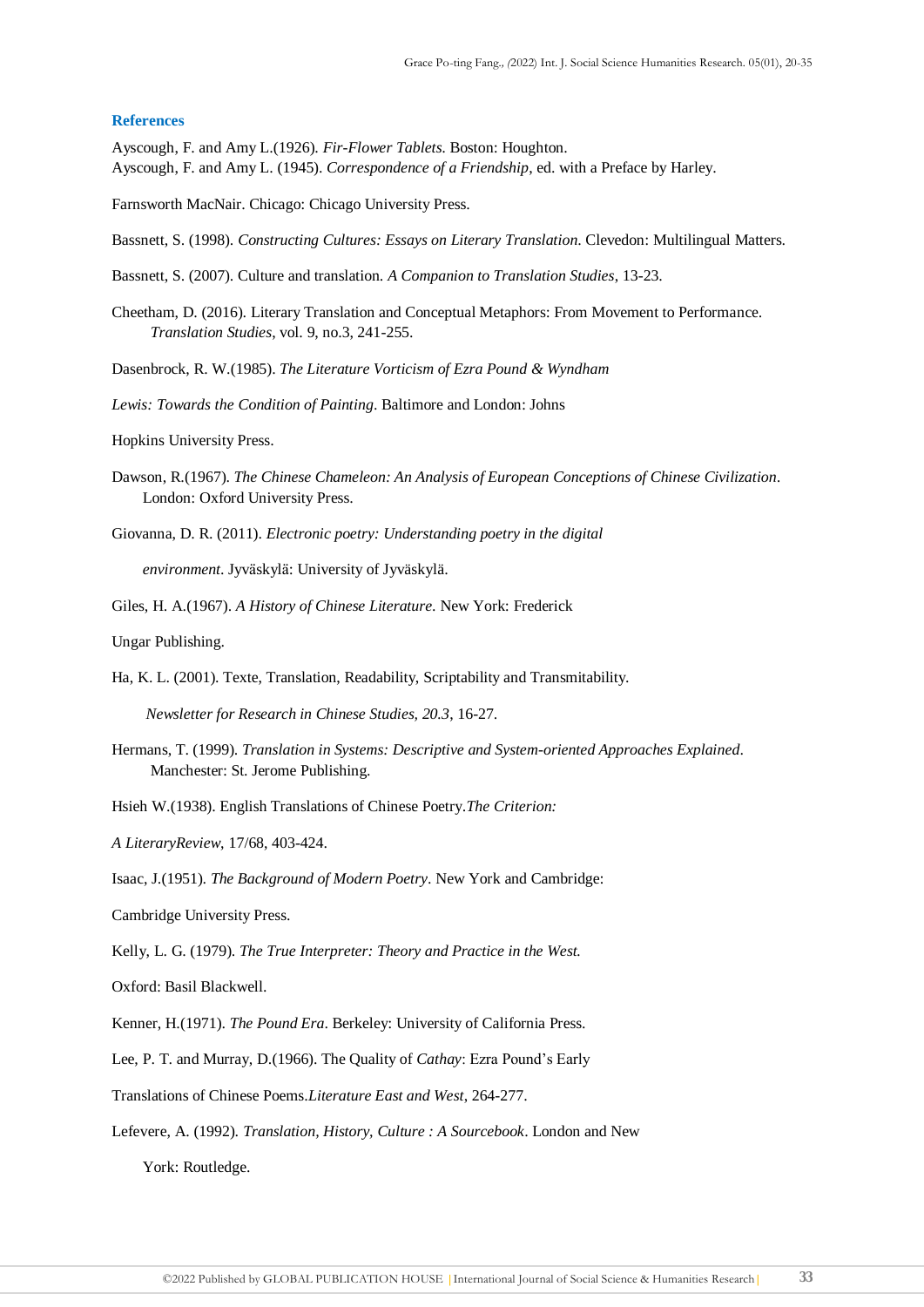Lu, S. X. and Xu, Y. Z.(1990). *Gems of Classical Chinese Poetry in Various English*

*Translation.* Taipei: Bookman Books.

- Michaux, H.(1984). *Ideograms in China.* New York: NewDirections.
- Niranjana, T. (1992). *Siting Translation: History, Poet-Structuralism and the Colonial Context*. Berkeley: University of California Press.
- Porteus, H. G.(1950). Ezra Pound and His Chinese Character: A Radical
- Examination.*Ezra Pound: A Collection of Essays*. London and New York: PeterNevill, 203-217.

Pound, E.(1953). *The Translations of Ezra Pound*. London: Faber & Faber.

Pound, E. (1960). *The Cantos of Ezra Pound*. London: Faber & Faber.

Pound, E. (1968). *Ezra Pound: Selected Poems*. London: Faber & Faber.

Pound, E. (1974). *Literary Essays of Ezra Pound*, T. S. Eliot ed. with an introduction.

London: Faber & Faber.

- Pound, E. (1975). *Ezra Pound: Selected Poems 1908-1959*. London: Faber & Faber.
- Pound, E. (1976). *Shih-Ching: The Classic Anthology Defined by Confucius*. Cambridge, Mass.: Harvard University Press.
- Reiss, K. (2014). *Translation criticism-The potentials and limitations: Categories and criteria for translation quality assessment* (E. F. Rhodes, Trans.). New York: Routledge.
- Snell-Hornby, M.(1995). *Translation Studies: An Integrated Approach.* Amsterdam: John Benjamins Publishing.
- Steiner, G.(1992). *After Babel: Aspects of Language and Translation*. Oxford and New York: Oxford University Press.

Teele, R. E.(1949). *Through a Glass Darkly: A Study of English Translation of*

*Chinese Poetry.* Ann Arbor: University of Michigan Press.

Turner, J. A.(1976). *Chinese Poetry: The Golden Treasury of Chinese Poetry: 121 Classical Poetry.*

Hong Kong: Chinese University of Hong Kong.

Venuti, L.(1995). *The Translator's Invisibility*. London and New York: Routledge.

- Venuti, L. (1998). *The Scandals of Translation: Towards an Ethics of Difference*. London and New York: Routledge.
- Venuti, L. (2012). *The Translation Studies Reader* (3rd ed.). New York: Routledge.

Watson, B.(1984). *The Columbia Book of Chinese Poetry: From Early Times to*

- *the Thirteenth Century*. New York: Columbia University Press.
- Wechsler, Robert (1998). *Performing Without a Stage: The Art of Literary Translation*. North Haven, CT: Catbird Press.

Xie, Ming (2014). *Ezra Pound and the Appropriation of Chinese Poetry*. London and New York: Routledge.